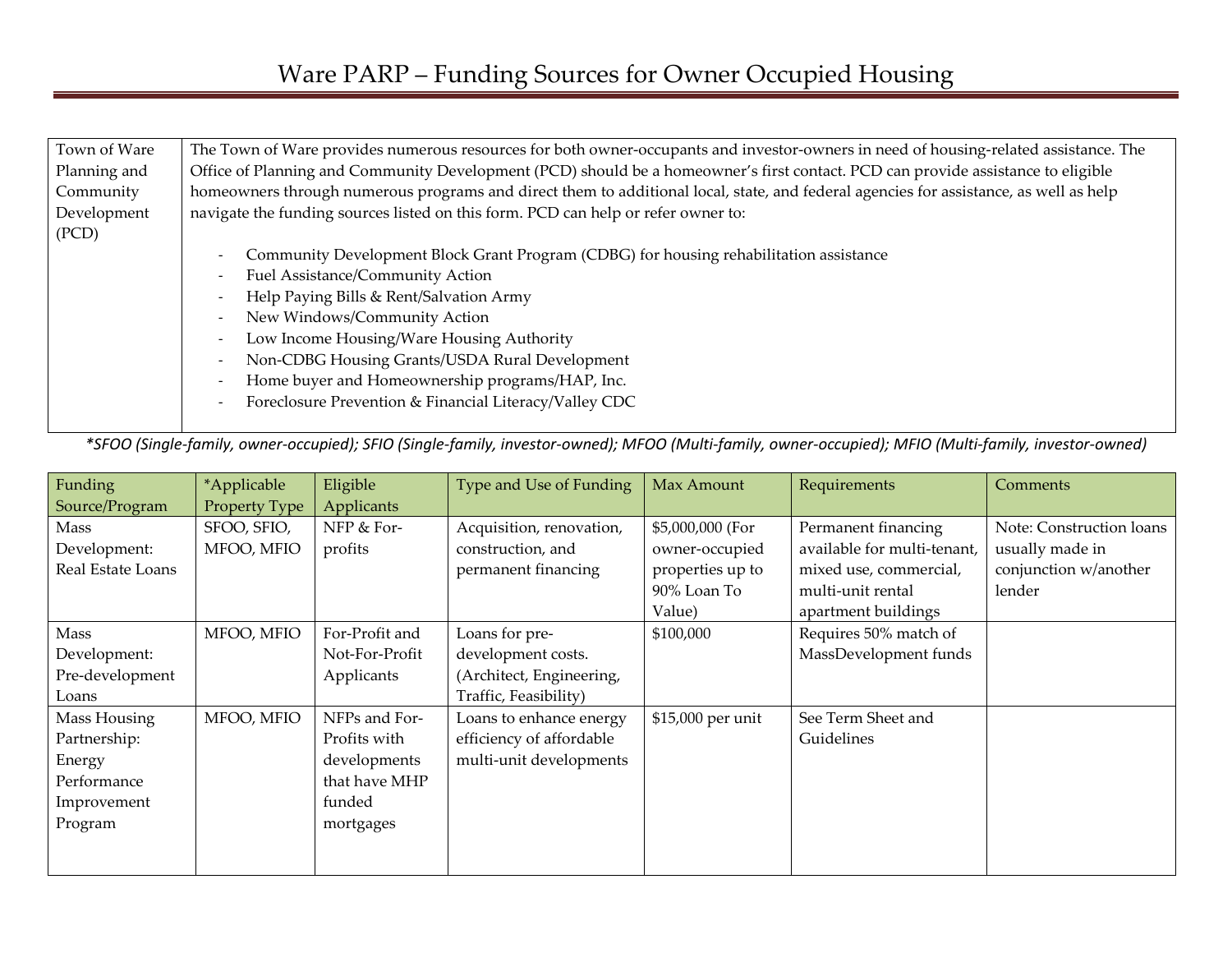| Funding             | Applicable    | Eligible              | Type and Use of Funding    | Max Amount         | Requirements                                      | Comments                    |
|---------------------|---------------|-----------------------|----------------------------|--------------------|---------------------------------------------------|-----------------------------|
| Source/Program      | Property Type | Applicants            |                            |                    |                                                   |                             |
| MassHousing and     | SFIO, MFOO,   | Gov't, Housing        | Funding to create new      | Based on available | Although technically                              | Preference for projects     |
| DHCD:               | <b>MFIO</b>   | Authority's,          | affordable units (through  | funding - largely  | available to for profit                           | for households at or        |
| Affordable          |               | NFPs, For-profit      | construction or rehab).    | uses bond funds    | developers this program                           | below 80% Area Median       |
| Housing Trust       |               | developers            | Loans can be DPLs, Low     |                    | is highly weighted for                            | Income, that serve          |
| Fund                |               |                       | or no-interest amortizing  |                    | <b>NFPs</b>                                       | families, the disabled      |
|                     |               |                       | loans, matching funds for  |                    |                                                   | and homeless, have the      |
|                     |               |                       | municipalities that        |                    |                                                   | longest affordability       |
|                     |               |                       | sponsor affordable         |                    |                                                   | period (30 yr minimum)      |
|                     |               |                       | housing projects;          |                    |                                                   | or are sponsored by         |
|                     |               |                       |                            |                    |                                                   | NFPs.                       |
| DHCD:               | MFOO, MFIO    | Municipalities,       | Funding for Housing        | \$50,000 per unit  | At least 51% of units                             | Funding limited - only      |
| <b>CATNHP</b>       |               | NFPs, and For-        | Projects of 25 units or    | not to exceed \$1M | must be affordable to                             | one project per             |
| (Commercial Area    |               | Profit                | fewer in Commercial        | per project.       | households at or below                            | commercial area will be     |
| <b>Transit Node</b> |               | Developers            | Areas within 1/4 mile of a | Funding provided   | 80% of AMI. Not more                              | accepted by funding         |
| Housing Program)    |               |                       | public transit node as     | at 0%-2%           | than 25 units per project.                        | round. Process begins       |
|                     |               |                       | defined by TOD             | generally a 30 yr  |                                                   | with DHCD sponsor           |
|                     |               |                       | regulations.               | DPL                |                                                   | meeting. Can be             |
|                     |               |                       |                            |                    |                                                   | combined w/other            |
| MassHousing:        | SFOO, MFOO    | Homeowners            | Homebuyer and              | NA                 |                                                   | DHCD programs.              |
| Homebuyer           |               |                       | Homeowner counseling       |                    |                                                   |                             |
| Counseling          |               |                       |                            |                    |                                                   |                             |
| MassHousing:        | SFOO, MFOO    | Veteran of U.S.       | Affordable, low-down       | Loan limits apply, |                                                   | <b>Grants from Veterans</b> |
| Home for the        |               | <b>Armed Services</b> | payment mortgage           | see program        | Up to 97% financing on<br>single-family homes and | Administration also         |
| <b>Brave</b>        |               |                       |                            | details            | condos; 95% financing on                          | available to make           |
|                     |               |                       | financing                  |                    | 2-, 3, and 4-family homes                         | accessibility upgrades to   |
|                     |               |                       |                            |                    |                                                   | properties                  |
| MassHousing:        | <b>SFOO</b>   | Prospective           | Fixed, affordable interest | See program        |                                                   | Mortgage payment            |
| Loan                |               | homeowners            | rates on 30-year loans     | details            |                                                   | protection in case of job   |
|                     |               |                       |                            |                    |                                                   | loss. Loans serviced by     |
|                     |               |                       |                            |                    |                                                   | MassHousing.                |
| MassHousing:        | SFOO, MFOO    | Prospective           | Fixed, affordable interest | See program        | Min 3% down payments                              | Income and loan limits      |
| Mortgage with No    |               | homeowners            | rates on 30-year loans, no | details            | single-family homes and                           | apply. Homebuyer            |
| MI                  |               |                       | mortgage insurance         |                    | condos; 5% down on 2-,                            | education course            |
|                     |               |                       | required                   |                    | 3, and 4-family homes                             | required.                   |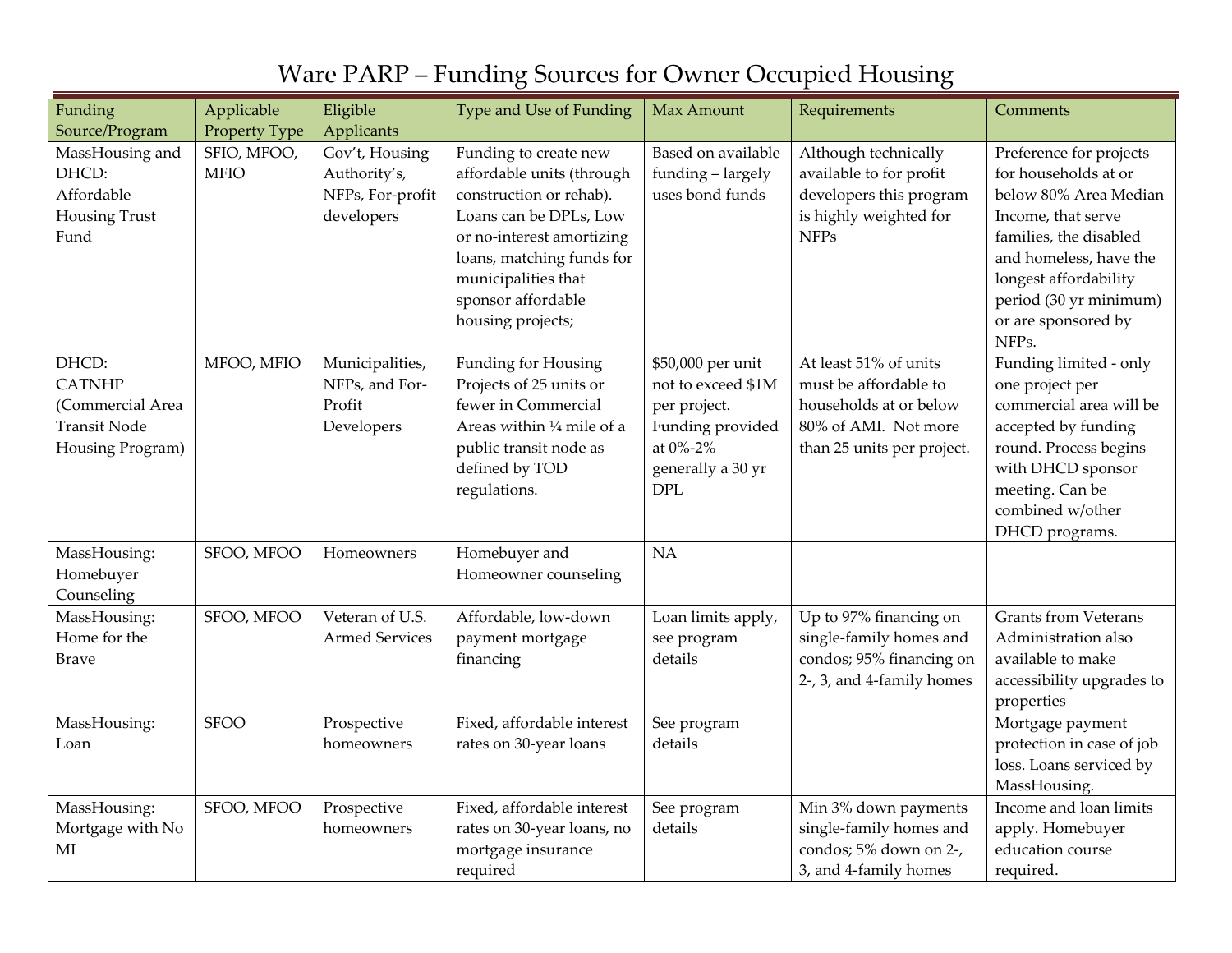| Funding                                                 | Applicable                | Eligible                                                                     | Type and Use of Funding                                                        | Max Amount                                                                                                                                                                        | Requirements                                                                                                                                                                                  | Comments                                                                                                                                           |
|---------------------------------------------------------|---------------------------|------------------------------------------------------------------------------|--------------------------------------------------------------------------------|-----------------------------------------------------------------------------------------------------------------------------------------------------------------------------------|-----------------------------------------------------------------------------------------------------------------------------------------------------------------------------------------------|----------------------------------------------------------------------------------------------------------------------------------------------------|
| Source/Program                                          | Property Type             | Applicants                                                                   |                                                                                |                                                                                                                                                                                   |                                                                                                                                                                                               |                                                                                                                                                    |
| MassHousing:<br>Purchase and<br>Rehabilitation<br>Loans | SFOO, MFOO                | Prospective<br>Homeowners                                                    | Cover the cost to<br>purchase and rehabilitate<br>a home                       | Maximum amount<br>for a Purchase and<br>Rehab mortgage is<br>97% of purchase<br>price plus rehab<br>costs or the<br>estimated value of<br>home after rehab<br>(whichever is less) | Available for 1- to 4-<br>family homes with a<br>signed Purchase and Sale.<br>Must have housing debt<br>of less than 33% of<br>income, total monthly<br>debt less than 41% of<br>income.      | Minimum rehabilitation<br>amount is \$7,500 for all<br>property types. All work<br>must be performed by<br>licensed contractors.                   |
| MassHousing:<br>Refinance Loans                         | SFOO, MFOO                | Homeowners                                                                   | Refinance to fixed,<br>affordable interest rates<br>on 30-year loans           | See program<br>details                                                                                                                                                            | Income limits apply. May<br>be used to refinance loans<br>on condominiums and 1-<br>to 4-family homes.                                                                                        | Options available for<br>existing MassHousing<br>borrowers with<br>conventional first<br>mortgage from Fannie<br>Mae on or before June 1,<br>2009. |
| MassHousing:<br>Home<br>Improvement<br>Loan Program     | SFOO, MFOO                | Homeowners                                                                   | Affordable loans to make<br>general, non-luxury<br>improvements to<br>property | Loan amounts<br>range from \$7,500<br>to \$50,000. Loan<br>terms from 5 to 15<br>years. Interest rate<br>fixed at 5%.                                                             | Income limits apply.<br>Must be principal<br>residence for 1 year.<br>Stable credit and income<br>required. May be used to<br>refinance loans on<br>condominiums and 1- to<br>4-family homes. | No reimbursement for<br>work started prior to<br>loan closing.                                                                                     |
| MassHousing: Get<br>the Lead Out Loan<br>Program        | SFOO, MFOO,<br>SFIO, MFIO | Owner-<br>occupants,<br>Investor-<br>owners, Non-<br>Profit<br>Organizations | Loans to remove<br>hazardous lead paint<br>from homes.                         | Maximum loan<br>amounts range<br>from \$30,000 for<br>single-family<br>homes to \$45,000<br>for a 4-family<br>home.                                                               | Program requirements<br>vary depending on<br>ownership status. See<br>guidelines.                                                                                                             |                                                                                                                                                    |